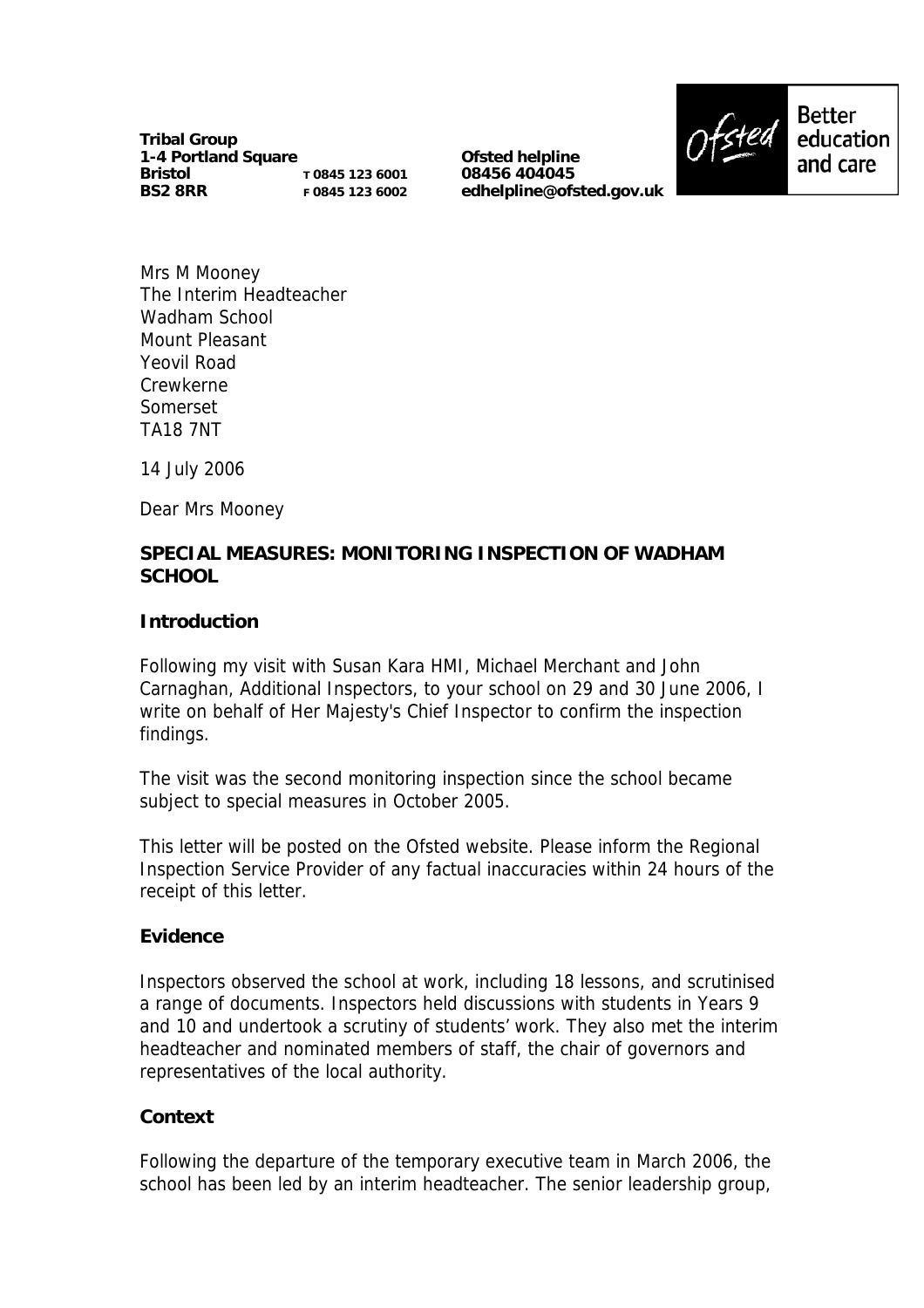comprising two deputy headteachers and two assistant headteachers, remains the same as at the time of the section 5 inspection.

The school has successfully recruited a new permanent headteacher who takes up post in September 2006.

Delegated powers were removed from the governing body in February 2006.

## **Achievement and standards**

The overall progress students make and the standards they attain remain inadequate. There are, however, early signs of improvement in the standards being attained by students at the age of 14. The unvalidated Key Stage 3 results for 2006 in mathematics and science indicate that the school has exceeded its targets. Eighty-one per cent of the students have reached the nationally expected levels in mathematics and 79% in science. For mathematics the results are particularly encouraging being 5% above the schools predicted target. Teacher assessments in English indicate that students are likely at least to meet their targets.

By the age of sixteen, 100% of the students who entered the course achieved a nationally recognised award in basic skills. The school is confidently predicting an improvement in the GCSE results compared to last year and anticipates that at least 45% of the students will achieve five or more higher GCSE grades. This is slightly below the school's target. The school recognises the demanding challenges it still faces to improve the rate of students' progress and the standards students reach. This is reflected in the exacting 2007 target of 59% of students reaching five or more higher GCSE grades.

The school is rightly focusing on improving progress and standards through strengthening provision for lower ability students, transforming the quality of teaching and learning, and improving behaviour. The intervention programme to support Year 11 students, implemented between February and June 2006, is judged by the school to be a key contributor to the predicted improvements in this year's GCSE results. There is variation in the degree of the success of the six strands of the programme as the school's evaluation demonstrates. The mentoring programme was appreciated by students and judged by staff to be particularly valuable in engaging targeted students in their examination preparation. The increase in applications for the sixth form, compared to last year, is an indication of the movement away from some of the negative attitudes that were prevalent at the time of the section 5 inspection.

Progress on the areas for improvement identified by the inspection in October 2005:

• Raise achievement in GCSE – satisfactory.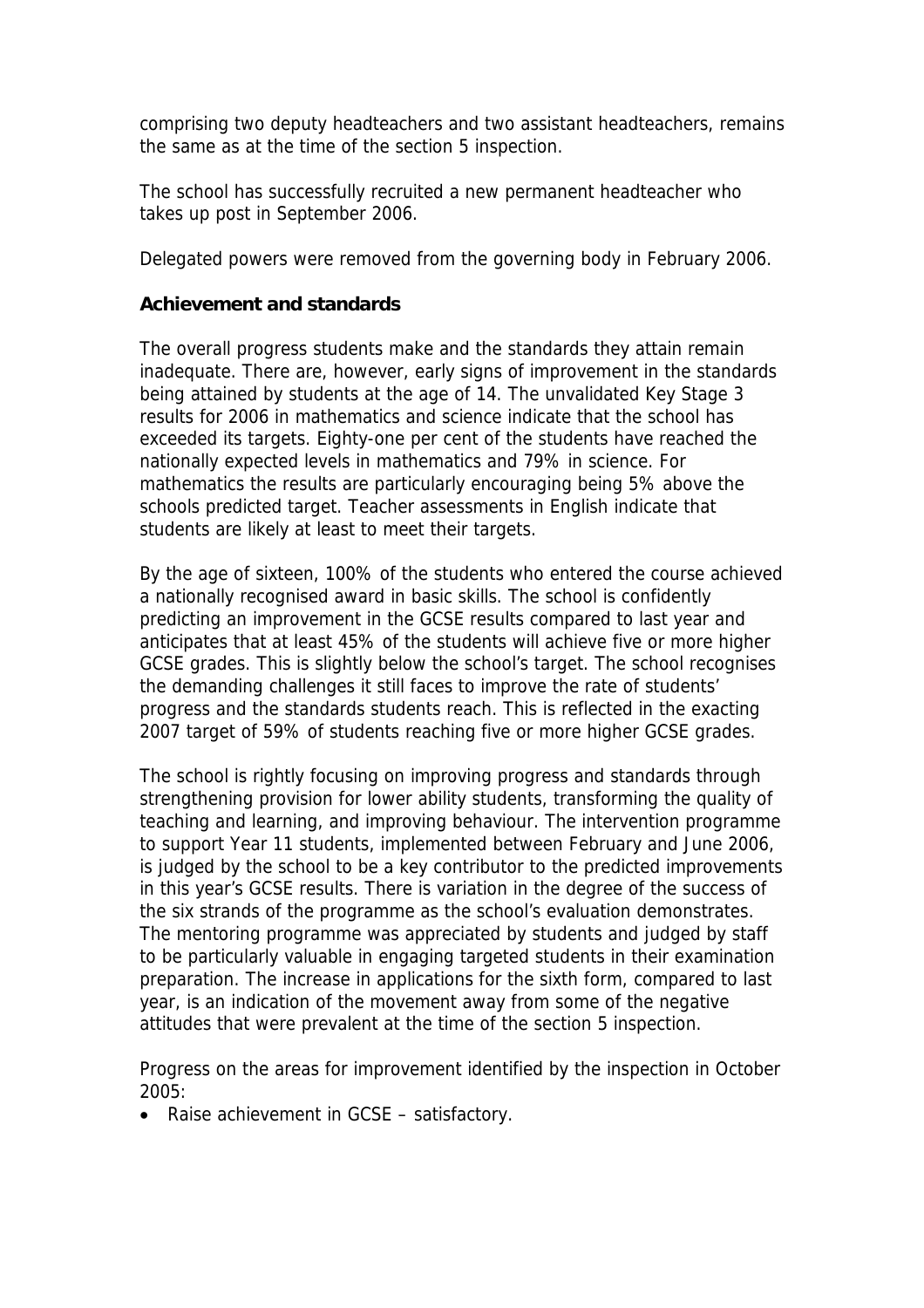# **Personal development and well-being**

Students' behaviour is satisfactory. Many students are courteous and polite and behave in a sensible manner around the school and in lessons. The school's strategies for managing behaviour are ensuring that there is generally a sense of calm and order. This is supported by the greater involvement of senior and subject and pastoral leaders and other members of staff in implementing whole school behaviour policies. Pockets of poor behaviour, however, remain. This is particularly noticeable where teaching is less successful and as a result uninspired and unmotivated students disrupt lessons.

Students report that they now have fewer concerns about behaviour and they are generally more positive about school. They welcome the use of praise and rewards to recognise a range of achievements. However, some students' attitudes to learning remain an area for improvement. Again, this directly links to the less successful teaching in the school which allows students to be too reliant on the teacher and accept minimal responsibility for their learning.

Students report that incidents of bullying have declined. This is supported by the fall in the number of exclusions related to bullying. There have been no such exclusions so far in the current term. Students report that they feel safe in school and have confidence that the school deals effectively with any bullying that occurs.

The school has made strenuous efforts to improve students' attendance. As a result, levels of attendance have improved considerably in recent months and are now only slightly below the national average. Improvements in students' personal development are also reflected in the halving of the number of exclusions in the period since the previous monitoring inspection. The number of students referred to the Supervised Learning Unit for inappropriate behaviour has also reduced. The work of this unit is being refocused from September 2006 when it becomes a 'Return to Learning' centre with a greater emphasis on supporting students with learning difficulties and disabilities (LDD).

Progress on the areas for improvement identified by the inspection in October 2005:

- improve behavioursatisfactory
- improve attitudes to learning satisfactory.

### **Quality of provision**

The quality of teaching has improved and this is reflected particularly in the higher number of good lessons. There remain, however, too many inadequate lessons. The school has a thorough programme for monitoring teaching and learning and it has a clear understanding of the strengths and areas for improvement.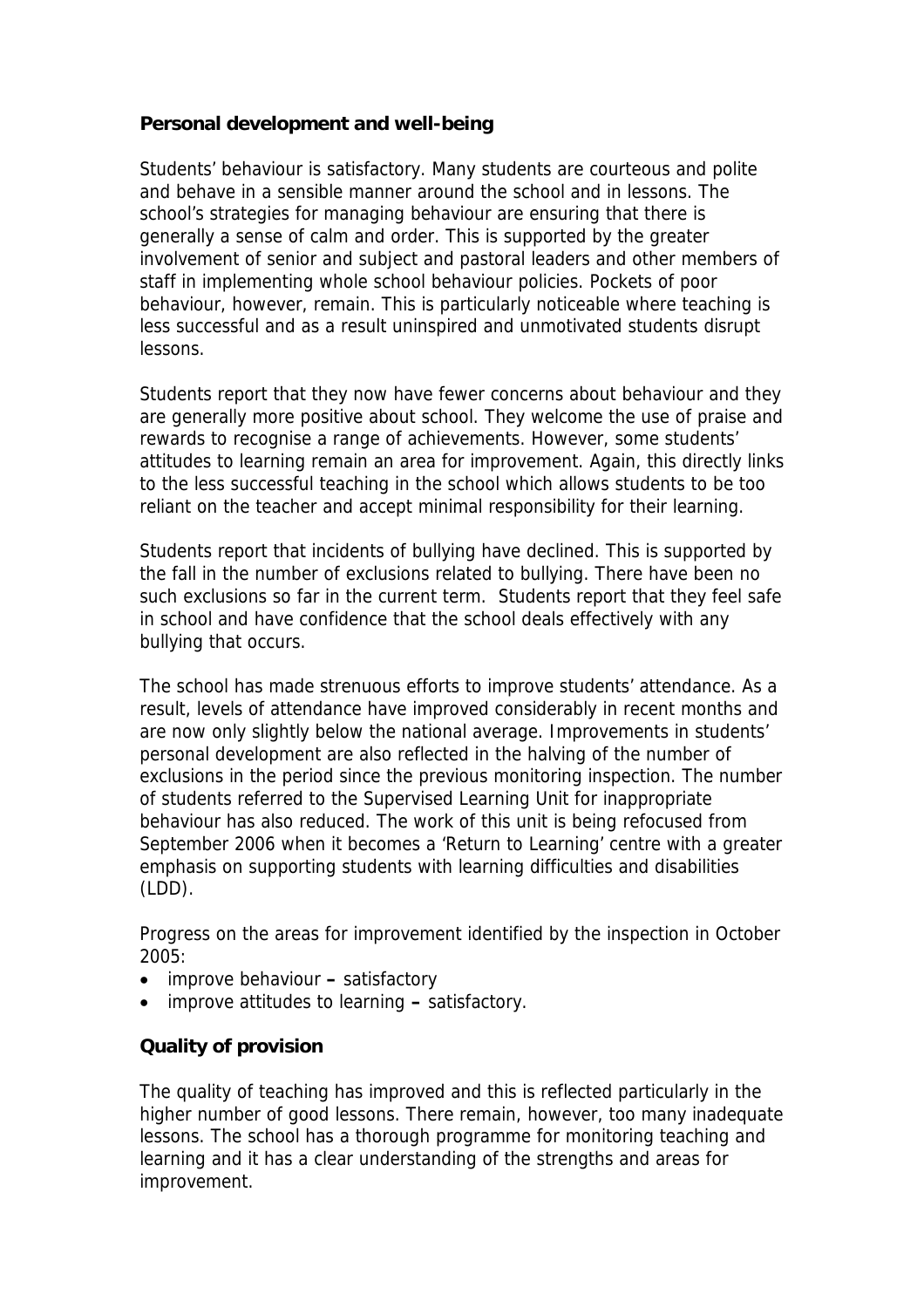Where teaching is good it is dynamic and engages students' enthusiasm and interest through a stimulating range of absorbing activities. Teachers ensure lessons move at a vigorous pace with no time for learning being lost. Thorough planning in these lessons ensures that the differing needs of students are met. Enabling students to work in pairs and groups is effectively used to foster collaborative learning and encourage students to learn from research and each other.

Where teaching is weak expectations are low and students are too often bored and disaffected. Poor planning does not ensure that students of all abilities are appropriately challenged. A limited range of activities fail to inspire or motivate students to want to learn. In these inadequate lessons the pace of work is too slow and much time is wasted. Some lessons start very late.

There are still too few teachers making enough use of day to day assessment to help students make appropriate progress in lessons. The marking of students' work is inconsistent in its quality, both between subjects and within them. Some students' books have not been marked for months, in others there were no clear subject specific targets or tangible advice to students to help them know how to improve.

The school is putting in place measures to improve the curriculum. Students now begin GCSE mathematics in Year 9 and all students in Year 10 will take both GCSE English language and literature from September 2006.

Provision for students with LDD is being significantly strengthened from September 2006 following a radical review of procedures, processes and the deployment of staff. Good plans include the establishment of a 'Return to Learning' centre to support these students. Closer liaison with partner schools has ensured that the needs of students with LDD entering the school in September have been assessed. Strategies to secure effective communication within the school between staff supporting students with LDD and subject teachers are stronger. There is, however, still more to do to ensure that the progress of these students is carefully tracked and evaluated.

The monitoring of the academic progress of all students has improved and is now satisfactory. Subject and pastoral leaders have a better understanding of data and how it can be used to set realistic individual targets for students. Underachieving students are now clearly identified. The information, however, is not yet being effectively used in lesson planning to ensure that teaching closely matches individual learning needs. Targets are not always shared with students and the methods of tracking students' progress towards meeting them are not yet consistent. This means that students are not always clear about what they are expected to achieve in each of their subjects.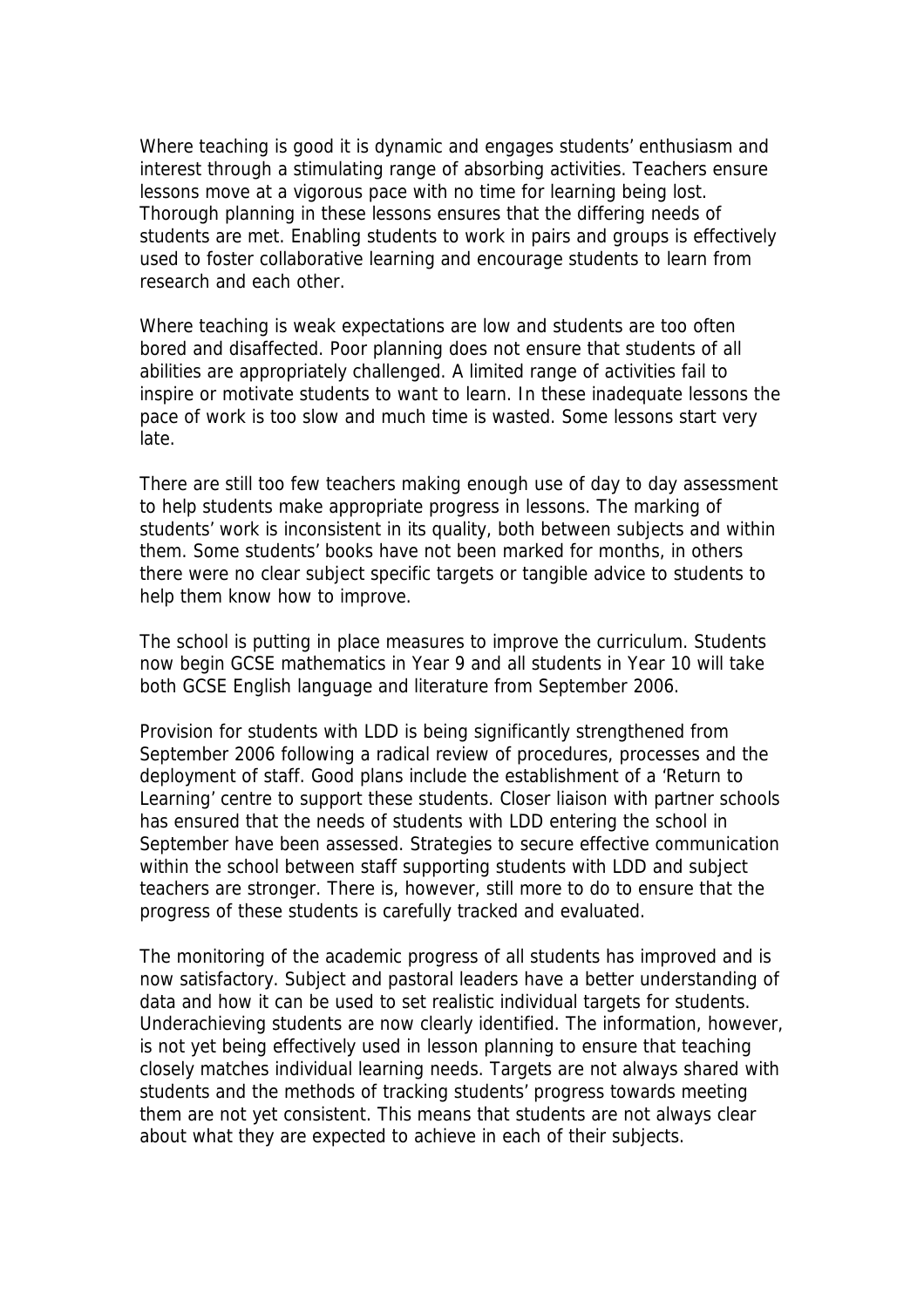Progress on the areas for improvement identified by the inspection in October 2005:

• monitor students' progress more effectively **–** satisfactory.

#### **Leadership and management**

The interim headteacher is providing very good leadership of the school. She has successfully restored a sense of optimism and shared endeavour amongst staff. Whilst there is clear recognition of the range of challenging issues still to be addressed, there is increased confidence and determination to do so.

A sharp focus has been on changing the culture of dependency within the school to one of accepting responsibility and being accountable. Good investment in developing the capacity of senior and subject and pastoral leaders has led to clearer expectations and a better understanding of roles and responsibilities. Leaders are enthusiastic and feel empowered to accept responsibility and they welcome opportunities to contribute to, and influence, developments in the school. Their growing understanding and commitment is demonstrated, for example, in their stronger contributions to ensuring that the school's behaviour strategies are more consistently implemented.

Senior leaders are more widely involved in leading and managing the school and have valuable opportunities to develop and demonstrate their skills. This has enabled them to contribute to the satisfactory progress being made by the school. Following training, the deputy headteachers now appropriately contribute to the school's monitoring of teaching and learning.

Subject and pastoral leaders have generally responded positively to opportunities to develop their roles. A planned programme to support this, including training on the use of data and on judging the quality of teaching and learning, has supported them in gaining a sound grasp of their key responsibilities. There are now some good subject leaders who are honestly and effectively questioning the work of their area and devising appropriate strategies to secure improvement. In aspects of their work, these leaders are formulating systems within their own subjects where whole school processes have either not yet been determined or implemented. This leads to inconsistencies, for example in aspects of tracking students' progress. Continuing to strengthen the contribution all subject and pastoral leaders make to improving the progress students' make and the standards they achieve rightly remains a priority for the school. Whilst there is wider acceptance of responsibilities, accountability through line management is not fully established.

The school reports that it is already working closely with the new headteacher and strategies for a smooth transition of leadership appear to be well in place. Planning and actions for this term are reported as being undertaken in consultation with the new headteacher, including agreements on aspects to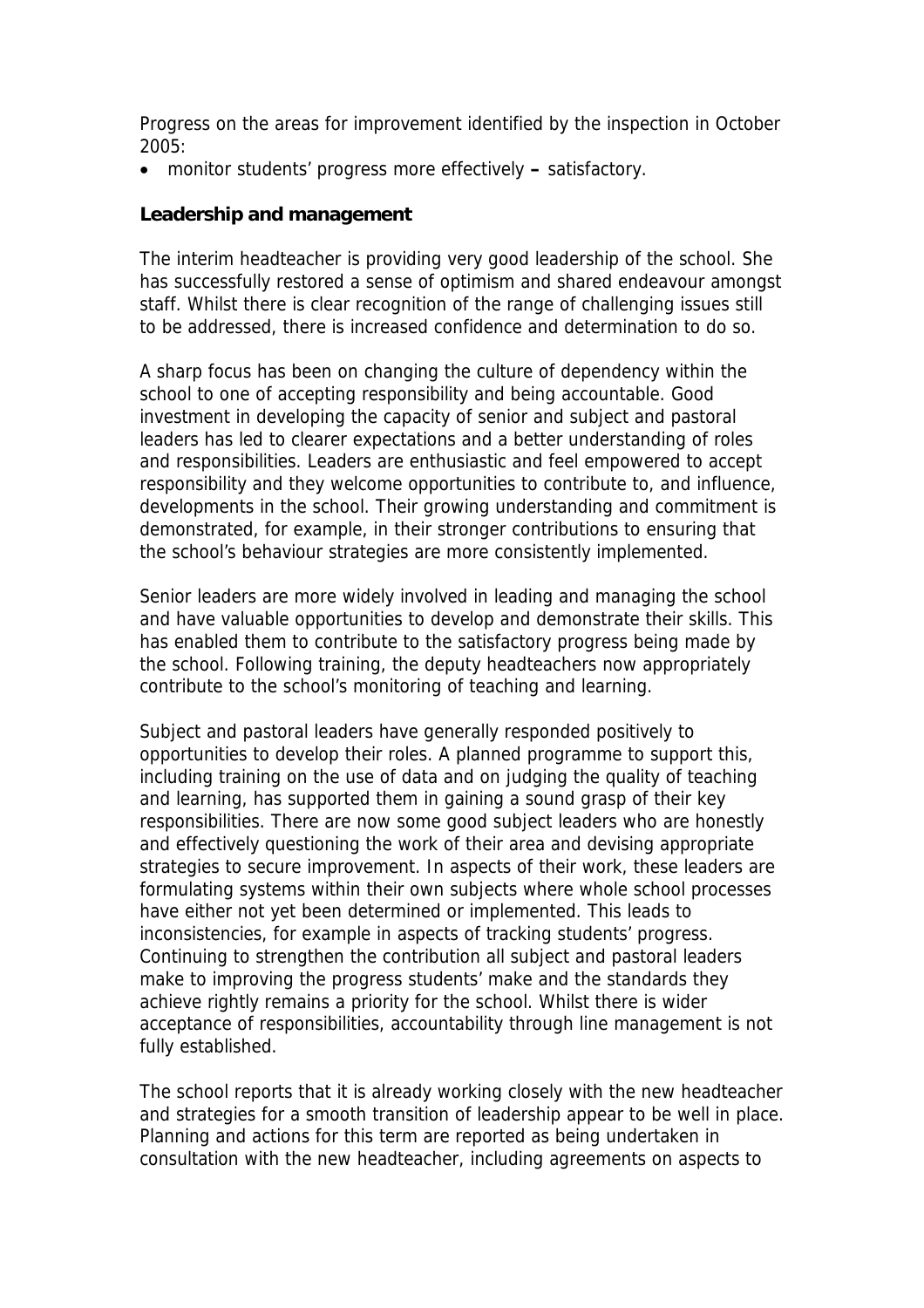be deferred until his arrival. One example of the latter is further work on defining and implementing leadership and management responsibilities.

The school has yet to undertake a full review of specialist school status.

The governing body now has a clearer understanding of its roles and responsibilities. With effective support from the local authority, it is establishing more robust systems and processes and appropriately preparing for the return of delegated powers in September 2006.

Progress on the areas for improvement identified by the inspection in October 2005

• improve the impact of and consistency of management policies – satisfactory.

# **External support**

The local authority has provided a range of effective support for the school. This includes good support from advisers and consultants on improving teaching and learning, pertinent advice and guidance in reviewing procedures and processes for supporting students with LDD and valuable support and training for the governing body. The leadership of the school, both in the short and the long term, has been successfully secured. The purpose and procedures of the core group have been reviewed and clarified. There is a clear understanding that the monitoring of the school's progress will be closely tied to the new school improvement plan which will be formulated by the new headteacher.

### **Main Judgements**

Progress since being made subject to special measures – satisfactory.

Progress since previous monitoring visit – satisfactory.

Newly qualified teachers may not be appointed.

### **Priorities for further improvement**

Improve teaching and learning through:

- the effective planning of lessons to meet the needs of all students
- ensuring students know and understand the level at which they are working and what they need to do next to improve
- providing a stimulating and appropriately challenging range of learning opportunities.